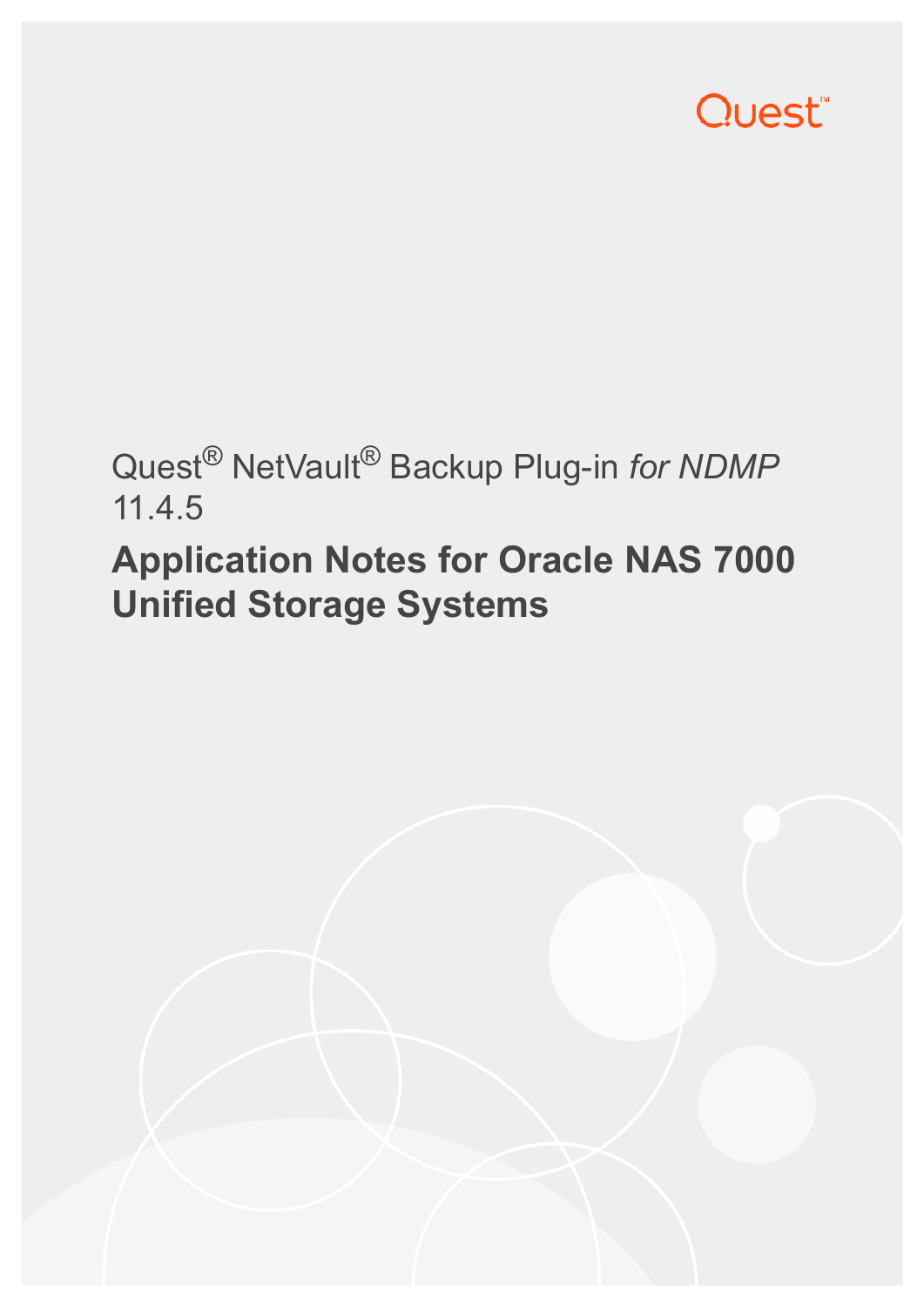#### **© 2018 Quest Software Inc.**

#### **ALL RIGHTS RESERVED.**

This guide contains proprietary information protected by copyright. The software described in this guide is furnished under a software license or nondisclosure agreement. This software may be used or copied only in accordance with the terms of the applicable agreement. No part of this guide may be reproduced or transmitted in any form or by any means, electronic or mechanical, including photocopying and recording for any purpose other than the purchaser's personal use without the written permission of Quest Software Inc.

The information in this document is provided in connection with Quest Software products. No license, express or implied, by estoppel or otherwise, to any intellectual property right is granted by this document or in connection with the sale of Quest<br>Software products. EXCEPT AS SET FORTH IN THE TERMS AND CONDITIONS AS SPECIFIED IN THE LICENSE<br>A EXPRESS, IMPLIED OR STATUTORY WARRANTY RELATING TO ITS PRODUCTS INCLUDING, BUT NOT LIMITED TO, THE IMPLIED WARRANTY OF MERCHANTABILITY, FITNESS FOR A PARTICULAR PURPOSE, OR NON-INFRINGEMENT. IN NO EVENT SHALL QUEST SOFTWARE BE LIABLE FOR ANY DIRECT, INDIRECT, CONSEQUENTIAL, PUNITIVE, SPECIAL OR INCIDENTAL DAMAGES (INCLUDING, WITHOUT LIMITATION, DAMAGES FOR LOSS OF PROFITS, BUSINESS<br>INTERRUPTION OR LOSS OF INFORMATION) ARISING OUT OF THE USE OR INABILITY TO USE THIS DOCUMENT, EVEN IF QUEST SOFTWARE HAS BEEN ADVISED OF THE POSSIBILITY OF SUCH DAMAGES. Quest Software makes no representations or warranties with respect to the accuracy or completeness of the contents of this document and reserves the right to make changes to specifications and product descriptions at any time without notice. Quest Software does not make any commitment to update the information contained in this document.

If you have any questions regarding your potential use of this material, contact:

Quest Software Inc. Attn: LEGAL Dept. 4 Polaris Way Aliso Viejo, CA 92656

Refer to our website [\(https://www.quest.com](https://www.quest.com)) for regional and international office information.

#### **Patents**

Quest Software is proud of our advanced technology. Patents and pending patents may apply to this product. For the most current information about applicable patents for this product, please visit our website at [https://www.quest.com/legal.](https://www.quest.com/legal)

#### **Trademarks**

Quest, the Quest logo, Join the Innovation, and NetVault are trademarks and registered trademarks of Quest Software Inc. For a complete list of Quest marks, visit [https://www.quest.com/legal/trademark-information.aspx.](https://www.quest.com/legal/trademark-information.aspx) All other trademarks and registered trademarks are property of their respective owners.

#### **Legend**

- **WARNING: A WARNING icon indicates a potential for property damage, personal injury, or death.**
- **CAUTION: A CAUTION icon indicates potential damage to hardware or loss of data if instructions are not followed.** Ţ
- **IMPORTANT NOTE**, **NOTE**, **TIP**, **MOBILE**, or **VIDEO:** An information icon indicates supporting information.f.

NetVault Backup Plug-in *for NDMP* Application Notes for Oracle NAS 7000 Unified Storage Systems Updated - February 2018 Software Version - 11.4.5 NCG-119-11.4.5-EN-01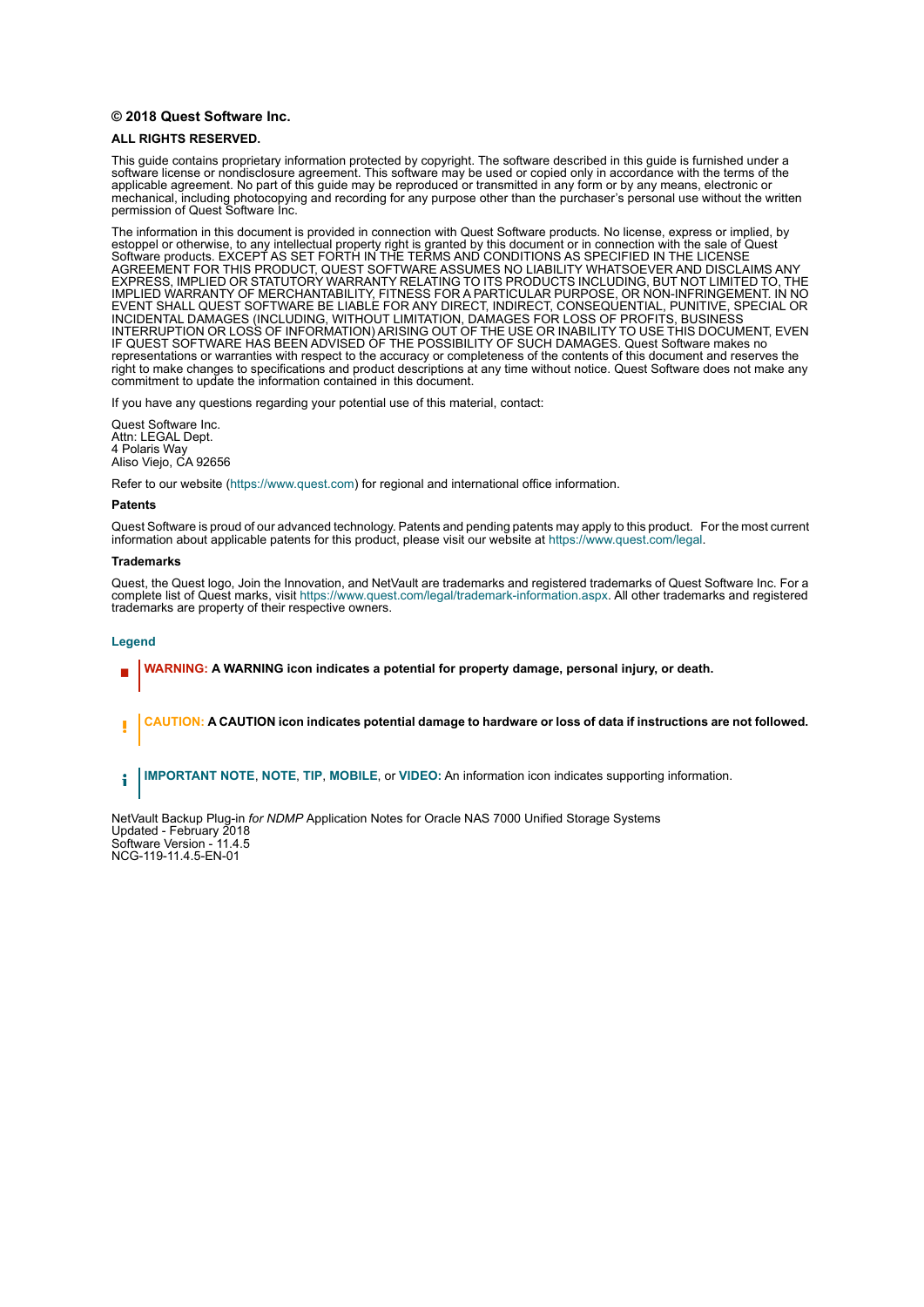### **Contents**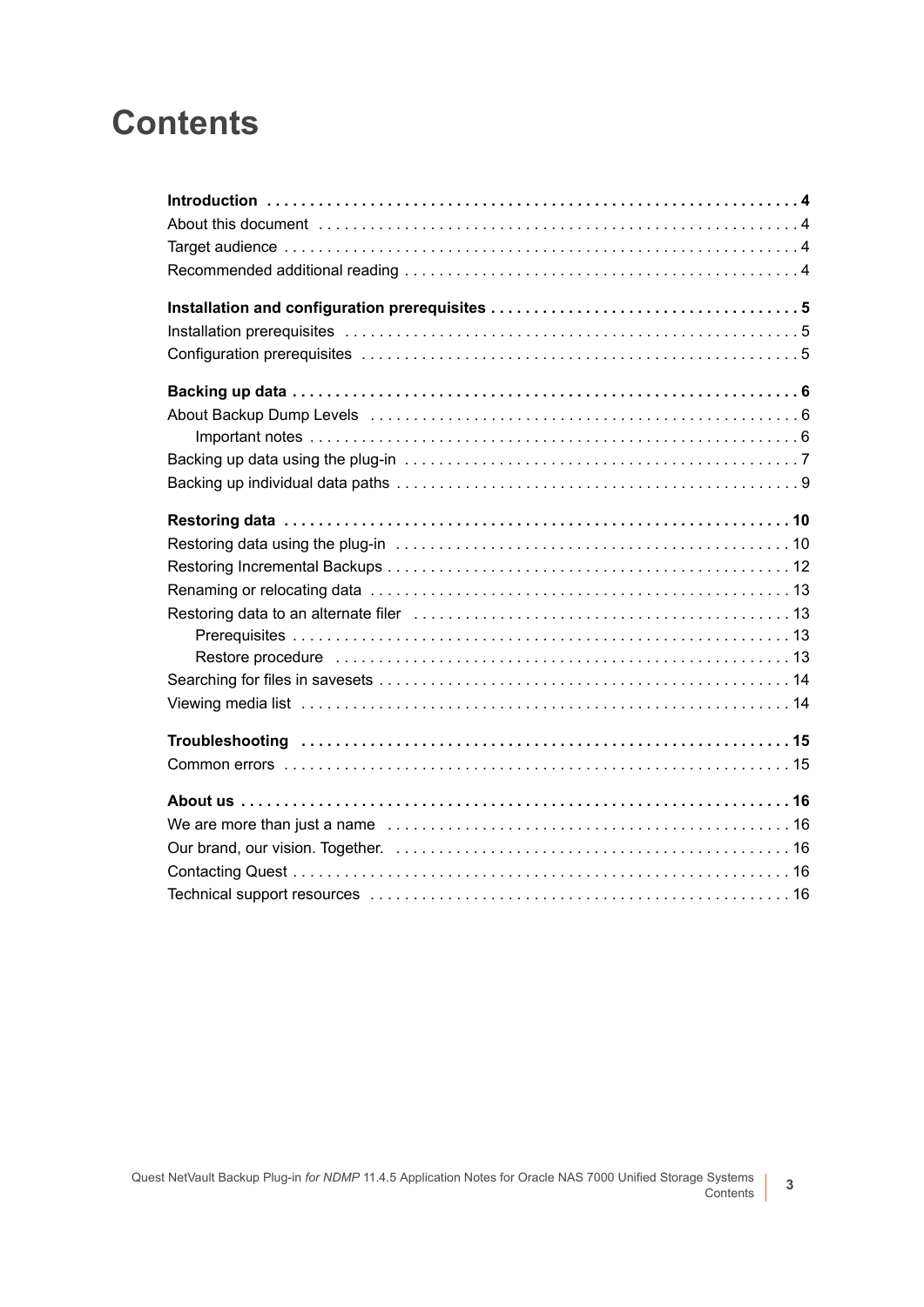**1**

**4**

- <span id="page-3-0"></span>**•** [About this document](#page-3-1)
- **•** [Target audience](#page-3-2)
- **•** [Recommended additional reading](#page-3-3)

## <span id="page-3-1"></span>**About this document**

This document provides information about using the Quest® NetVault® Backup Plug-in *for NDMP* (Plug-in *for NDMP*) with Oracle NAS 7000 Unified Storage Systems. It is intended as a supplement to the *Quest NetVault Backup Plug-in for NDMP User's Guide* that describes the common procedures for installing and configuring the plug-in.

## <span id="page-3-2"></span>**Target audience**

This document is intended for system administrators and others responsible for installing, configuring, and using the Plug-in *for NDMP*. An understanding of filer administration and the host platform is assumed.

### <span id="page-3-3"></span>**Recommended additional reading**

- **•** NetVault Backup documentation
	- **▪** *Quest NetVault Backup Installation Guide*: This guide provides details on installing the NetVault Backup Server and Client software.
	- **▪** *Quest NetVault Backup Administrator's Guide*: This guide explains how to use NetVault Backup and describes the functionality common to all plug-ins.
	- **▪** *Quest NetVault Backup CLI Reference Guide*: This guide provides a description of the commandline utilities.
	- **▪** *Quest NetVault Backup Plug-in for NDMP Application Notes:* These notes provide filer-specific information.

You can download these guides from<https://support.quest.com/technical-documents>.

**•** Administrator's guide for your Network Data Management Protocol (NDMP)-based network-attached storage (NAS) appliance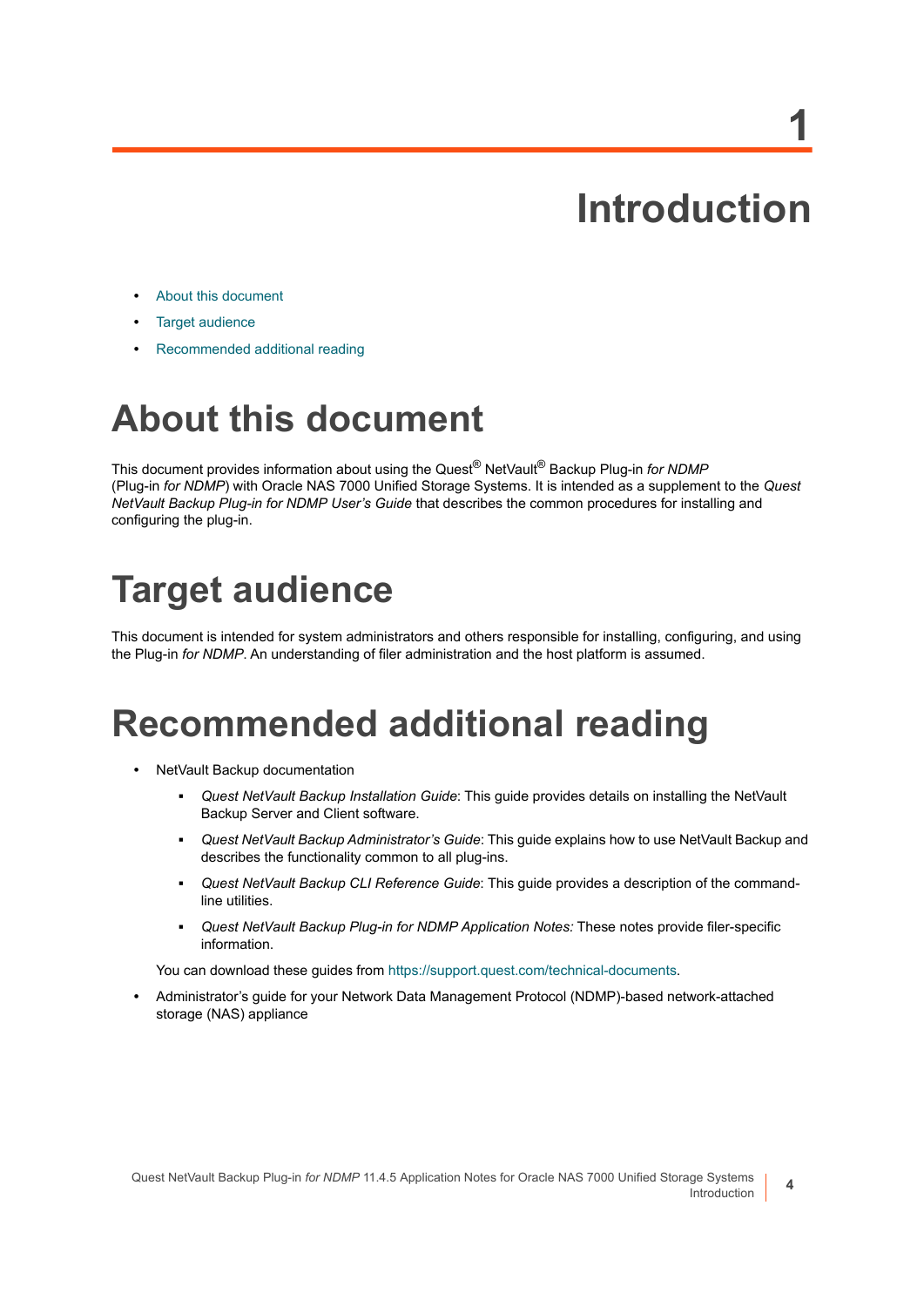# <span id="page-4-0"></span>**Installation and configuration prerequisites**

- **•** [Installation prerequisites](#page-4-1)
- **•** [Configuration prerequisites](#page-4-2)

### <span id="page-4-1"></span>**Installation prerequisites**

In addition to the prerequisites covered in the *Quest NetVault Backup Plug-in for NDMP User's Guide*, verify that the following requirements are met:

- **Hardware requirements**: For information about Hitachi NAS (HNAS) Servers, see the Hitachi Data Systems website at:<https://www.oracle.com>
- **Software requirements:** For information about software requirements and supported filer operating systems, see the *Quest NetVault Backup Compatibility Guide* available at: <https://support.quest.com/technical-documents>
- **NOTE:** The installation and configuration procedures are described in the *Quest NetVault Backup*  f. *Plug-in for NDMP User's Guide.*

## <span id="page-4-2"></span>**Configuration prerequisites**

In addition to the prerequisites covered in the *Quest NetVault Backup Plug-in for NDMP User's Guide*, verify that the following requirements are met:

**• User account for NDMP backups and restores:** From the administration interface, assign a DMA user name and password for NDMP backups and restores. Consult the relevant filer documentation for instructions on creating a user account.

Use this account when adding the NDMP Server to the plug-in.

- **Direct Access Recovery (DAR) requirements:** To use DAR, enable this feature on the filer.
- **DMA Tape Mode Setting:** Set the NDMP Service "DMA Tape Mode" to BSD on the filer.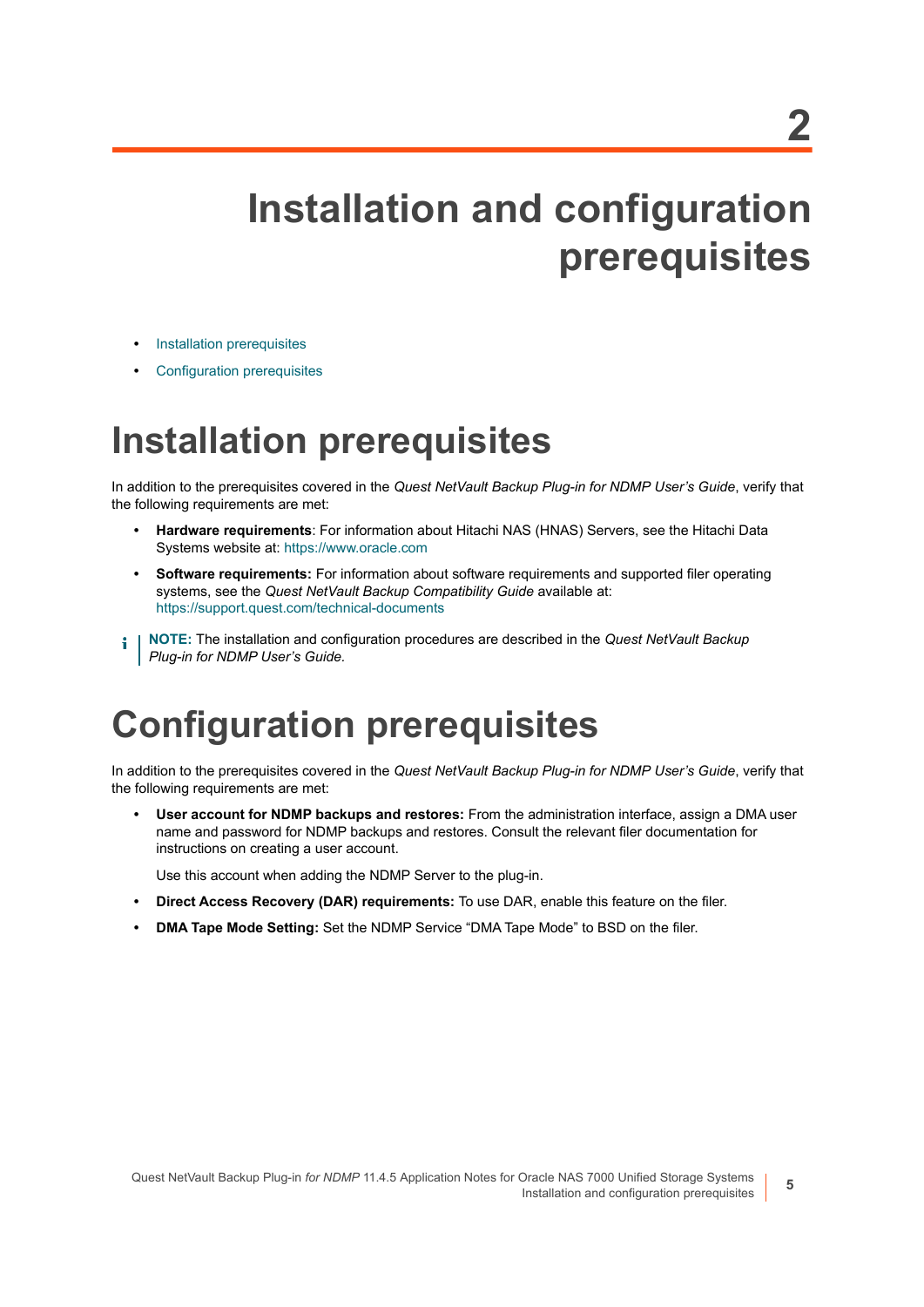## **Backing up data**

- <span id="page-5-0"></span>**•** [About Backup Dump Levels](#page-5-1)
- **•** [Backing up data using the plug-in](#page-6-0)
- **•** [Backing up individual data paths](#page-8-0)

## <span id="page-5-1"></span>**About Backup Dump Levels**

The Plug-in *for NDMP* supports both Full and Incremental Backups. The backup type is determined by the Dump Level that can be set to Level 0 for a Full Backup or Levels 1 through 9 for Incremental Backups:

- **Level 0 or Full Backup:** A Full Backup provides a backup of all the data in the selected path.
- **Level 1 through 9 or Incremental Backup:** The Incremental Backups base themselves on the most recent lower-level Incremental Backup, and include any data that has changed or is new since the last Full or Incremental Backup.

#### **Examples:**

- **▪** Level 1 Incremental Backup includes any data that has changed or is new since the last Level 0 or Full Backup.
- **▪** Level 2 Incremental Backup includes any data that has changed or is new since the last Level 1 Incremental Backup, and so on, up to dump level 9.

### <span id="page-5-2"></span>**Important notes**

- **•** If a directory is included in a dump level 0 backup, it is included in all future dumps even if no changes have occurred. In this instance, the directory is empty and does not contain content. However, it does not negatively affect the recovery of data.
- **•** Only one dump level is maintained for each selected set of data. For example, after performing Level 1, Level 2, and Level 3 Incremental Backups, if you perform a Full Backup, the dump level is reset to 0. The next instance of the Incremental Backup is based on the Full Backup.
- **•** If an Incremental Backup fails, the subsequent backup is based on the most recent backup of a lower level. For example, if dump level 1 is completed successfully, but dump level 2 fails, dump level 3 is based on dump level 1. The failure of an Incremental Backup is noted in the NetVault Backup logs.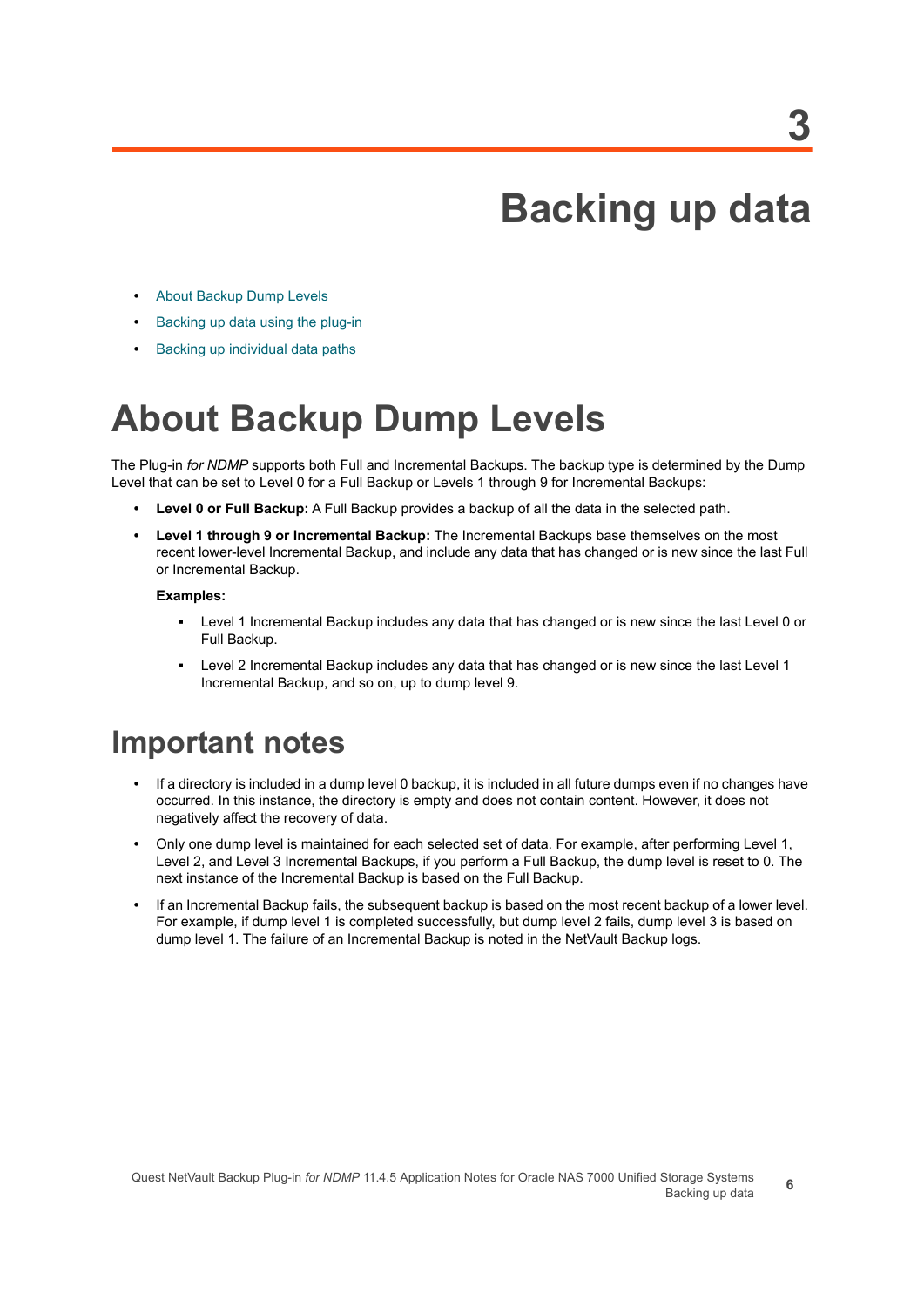## <span id="page-6-0"></span>**Backing up data using the plug-in**

1 In the Navigation pane, click **Create Backup Job**.

#### $-$  or  $-$

In the Navigation pane, click **Guided Configuration**, and then on the **NetVault Configuration Wizard** page, click **Create Backup Jobs**.

2 In **Job Name**, specify a name for the job.

Assign a descriptive name that lets you easily identify the job for monitoring its progress or restoring data. The job name can contain alphanumeric and nonalphanumeric characters, but it cannot contain non-Latin characters. There is no length restriction. However, a maximum of 40 characters is recommended on all platforms.

- 3 In the **Selections** list, select an existing Backup Selection Set, or complete the following steps to create a set.
	- a Next to the **Selections** list, click **Create New**.
	- b On the **NetVault Backup Selections** page, open the NetVault Backup Server, and then open **NDMP Client**.
	- c To display the **Volumes** node, open the applicable filer in the list of added servers.
	- d Select the data that you want to back up:
		- **▫ Back up all volumes:** Select the **Volumes** node.
		- **▫ Back up individual volumes:** Open the **Volumes** node, and select the volumes that you want to back up.
	- e Click **Save**, and in the **Create New Set** dialog box, type a name for the set.
		- **NOTE:** A set name can contain alphanumeric and nonalphanumeric characters, but it cannot ÷ contain non-Latin characters. On Linux OS, the names can have a maximum of 200 characters. On Windows OS, there is no length restriction. However, a maximum of 40 characters is recommended on all platforms.
	- f To close the dialog box, click **Save**.
- 4 In the **Plugin Options** list, select an existing Backup Options Set, or complete the following steps to create a set.
	- a Next to the **Plugin Options** list, click **Create New**.
	- b Under **NDMP Backup Options**, configure the following settings.

<span id="page-6-1"></span>**Table 1. NDMP Backup Options**

| <b>Option</b>         | <b>Description</b>                                                                                                                                                                                |
|-----------------------|---------------------------------------------------------------------------------------------------------------------------------------------------------------------------------------------------|
| <b>Dump Level</b>     | Select the type of backup that you want to perform. For a Full Backup, type<br>or select 0. For an Incremental Backup, type or select any level from 1 to 9,<br>based on the previous dump level. |
| Update /etc/dumpdates | The file "/ <b>etc/dumpdates</b> " keeps a record of the backup, including the<br>backup name, backup level, and snapshot time.                                                                   |
|                       | Leave this check box selected if your backup strategy includes Incremental<br>Backups. The information in this file is used to determine what data must be<br>included in an Incremental Backup.  |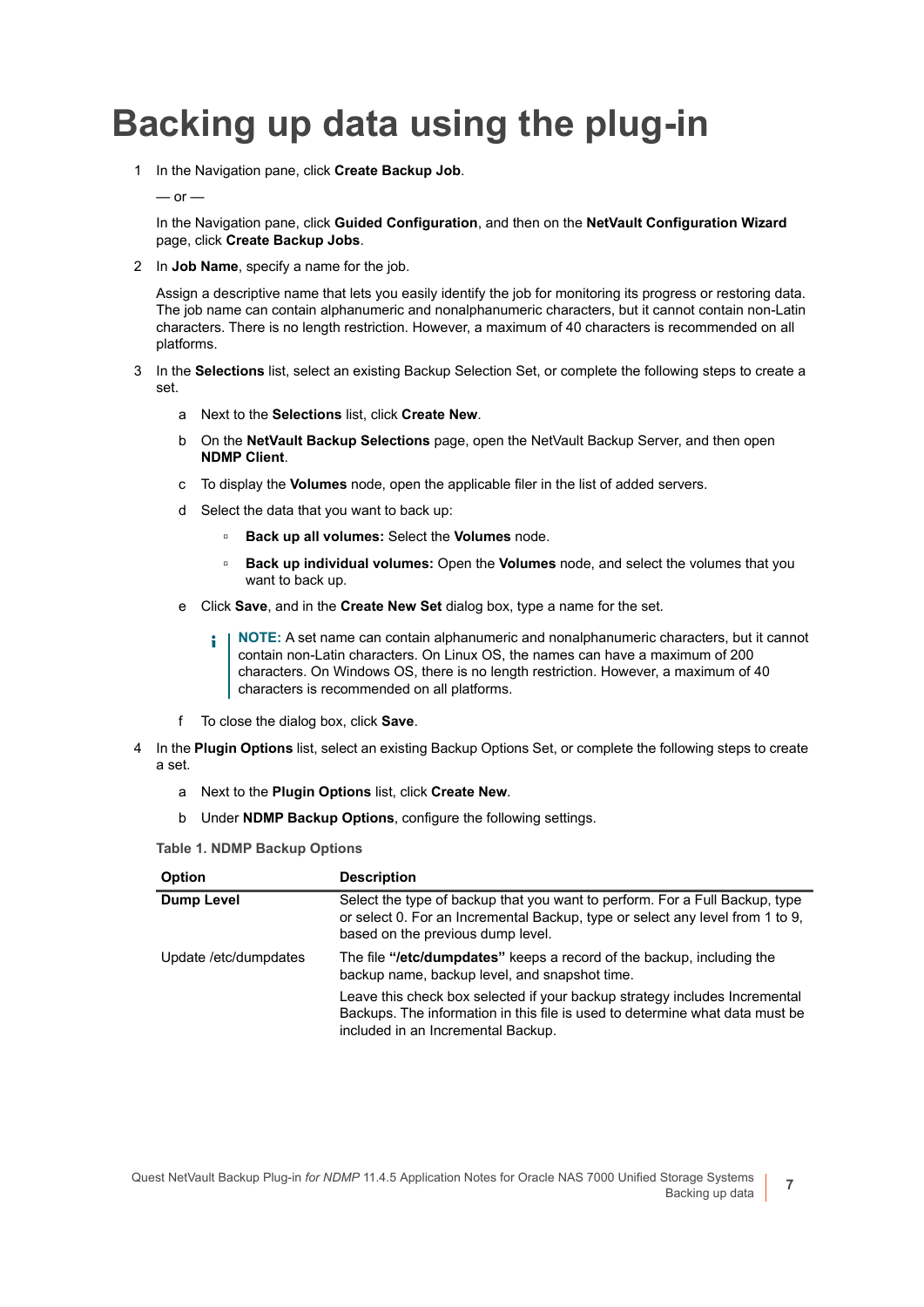|  |  |  | Table 1. NDMP Backup Options |
|--|--|--|------------------------------|
|--|--|--|------------------------------|

| <b>Option</b>                | <b>Description</b>                                                                                                                                                                                                                                                                                     |
|------------------------------|--------------------------------------------------------------------------------------------------------------------------------------------------------------------------------------------------------------------------------------------------------------------------------------------------------|
| <b>Save File Information</b> | This option allows you to browse individual files and directories while<br>selecting data during restore. You cannot restore individual files and<br>directories if you clear this check box.                                                                                                          |
|                              | Quest recommends that you leave this check box selected.                                                                                                                                                                                                                                               |
| Exclude                      | Use this option to specify files and directories that you want to exclude from<br>the backup. Type the complete file path, starting with a forward slash ("/"). If<br>the full path is not provided, the plug-in excludes any item that matches the<br>entry. To separate multiple items, use a comma. |
|                              | You can use up to two wildcard characters per file. Wildcard characters can<br>only be used at the first or the last place in the filename. For example, if you<br>enter "/dir1/tmp*, *.o" in Exclude, the plug-in excludes the following items:                                                       |
|                              | Files and directories starting with the letters "tmp" in the directory<br>$\bullet$<br>/dir1.                                                                                                                                                                                                          |
|                              | All files and directories with the extension ".o".<br>$\bullet$                                                                                                                                                                                                                                        |
|                              | Filenames are case-sensitive for NFS shares and case-insensitive for CIFS<br>shares.                                                                                                                                                                                                                   |

c Under **Sub Jobs**, configure the following settings.

| <b>Option</b>                                                       | <b>Description</b>                                                                                                                                                                                                                                                                                                                                 |
|---------------------------------------------------------------------|----------------------------------------------------------------------------------------------------------------------------------------------------------------------------------------------------------------------------------------------------------------------------------------------------------------------------------------------------|
| <b>Number of Backups to</b><br><b>Run in Parallel</b>               | Type or select the number of jobs that can run concurrently. The default<br>value is zero. With the default setting, all jobs in parallel, limited only by the<br>availability of drives, network bandwidth, and other resources.                                                                                                                  |
|                                                                     | To achieve the required result, set the same value for each job.                                                                                                                                                                                                                                                                                   |
| <b>Delete Auto Generated</b><br>Backup Jobs on<br><b>Completion</b> | The plug-in creates individual subjobs for each volume included in a backup.<br>If this check box is not selected, all subjobs are listed on the Job Status<br>page. This display can create confusion when you try to view the details of<br>the parent job. To include only a single entry for the parent job, leave this<br>check box selected. |

- d Click **Save**, and in the **Create New Set** dialog box, type a name for the set.
- e To close the dialog box, click **Save**.
- <span id="page-7-0"></span>5 Select or create the Schedule Set, Target Set, and Advanced Options Set.

For more information about these sets, see the *Quest NetVault Backup Administrator's Guide*.

<span id="page-7-1"></span>6 To submit the job for scheduling, click **Save & Submit**.

You can monitor the job progress from the **Job Status** page and view the logs from the **View Logs** page.

To save the job definition without scheduling it, click **Save**. You can view, edit, or run this job from the **Manage Job Definitions** page. This job is not displayed on the **Job Status** page until you submit it.

For more information about **Job Status**, **View Logs**, and **Manage Job Definitions**, see the *Quest NetVault Backup Administrator's Guide*.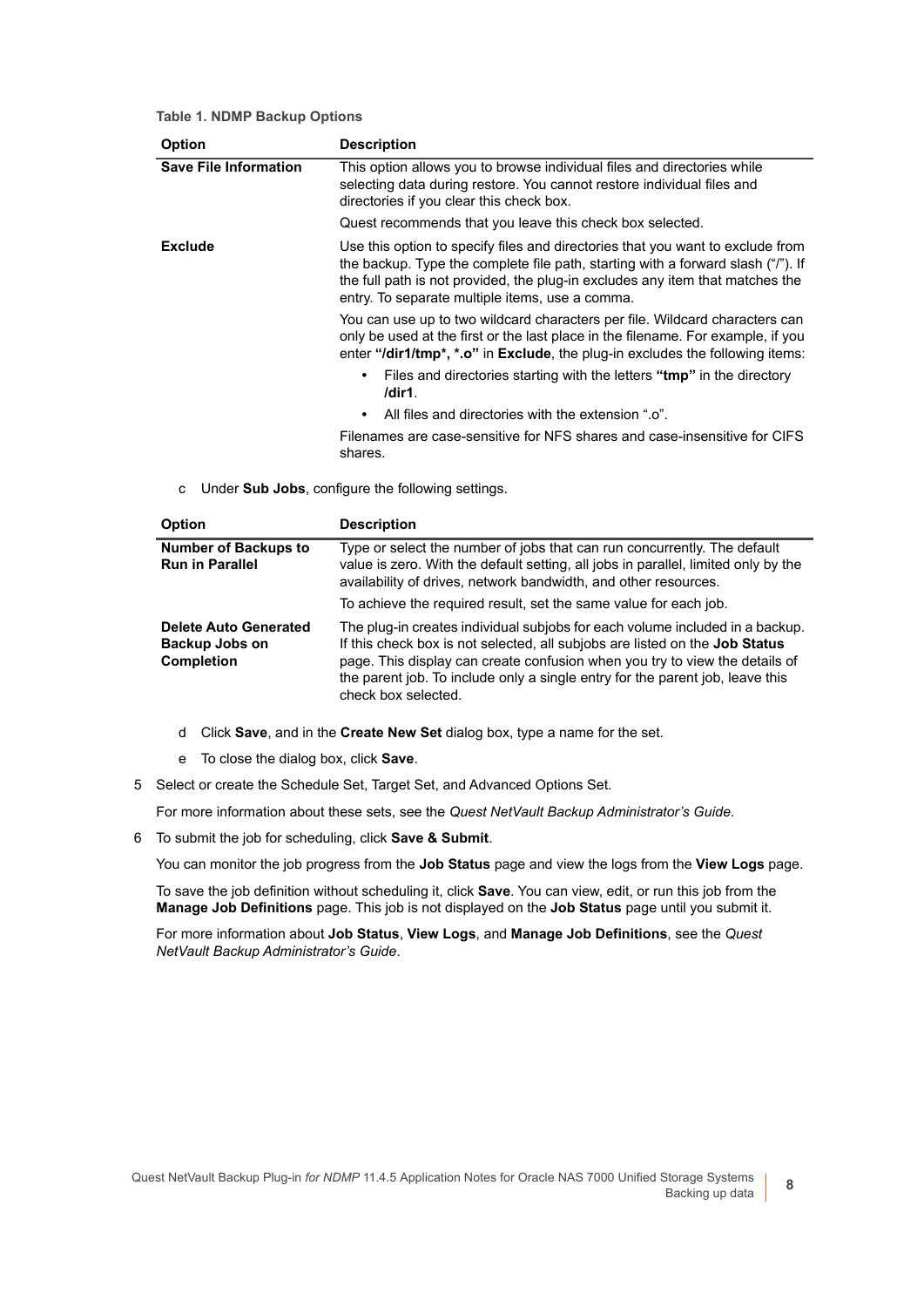## <span id="page-8-0"></span>**Backing up individual data paths**

1 In the Navigation pane, click **Create Backup Job**.

 $-$  or  $-$ 

In the Navigation pane, click **Guided Configuration**, and then on the **NetVault Configuration Wizard** page, click **Create Backup Jobs**.

2 In **Job Name**, specify a name for the job.

Assign a descriptive name that lets you easily identify the job for monitoring its progress or restoring data. The job name can contain alphanumeric and nonalphanumeric characters, but it cannot contain non-Latin characters. There is no length restriction. However, a maximum of 40 characters is recommended on all platforms.

- 3 Next to the **Selections** list, click **Create New**.
- 4 On the **NetVault Backup Selections** page, open the NetVault Backup Server, and then open **NDMP Client**.
- 5 Select the applicable filer, and in the **Actions** list, click **Enter Backup Path**.
- 6 In the **NDMP Backup Request** dialog box, configure the **Directory** option.

Specify the volume or the complete path to the directory that you want to back up. Use the following format to specify the backup path:

/export/*<file system>*/*<parentDirectory>*/*<subdirectory>*

#### **Example:**

/export/FS08/testdata\_fs08/data

7 Set the **Dump Level** and the remaining backup options.

For more information, see [NDMP Backup Options](#page-6-1).

- 8 To save the settings, click **OK**.
- 9 Complete [Step 5](#page-7-0) and [Step 6](#page-7-1) in [Backing up data using the plug-in.](#page-6-0)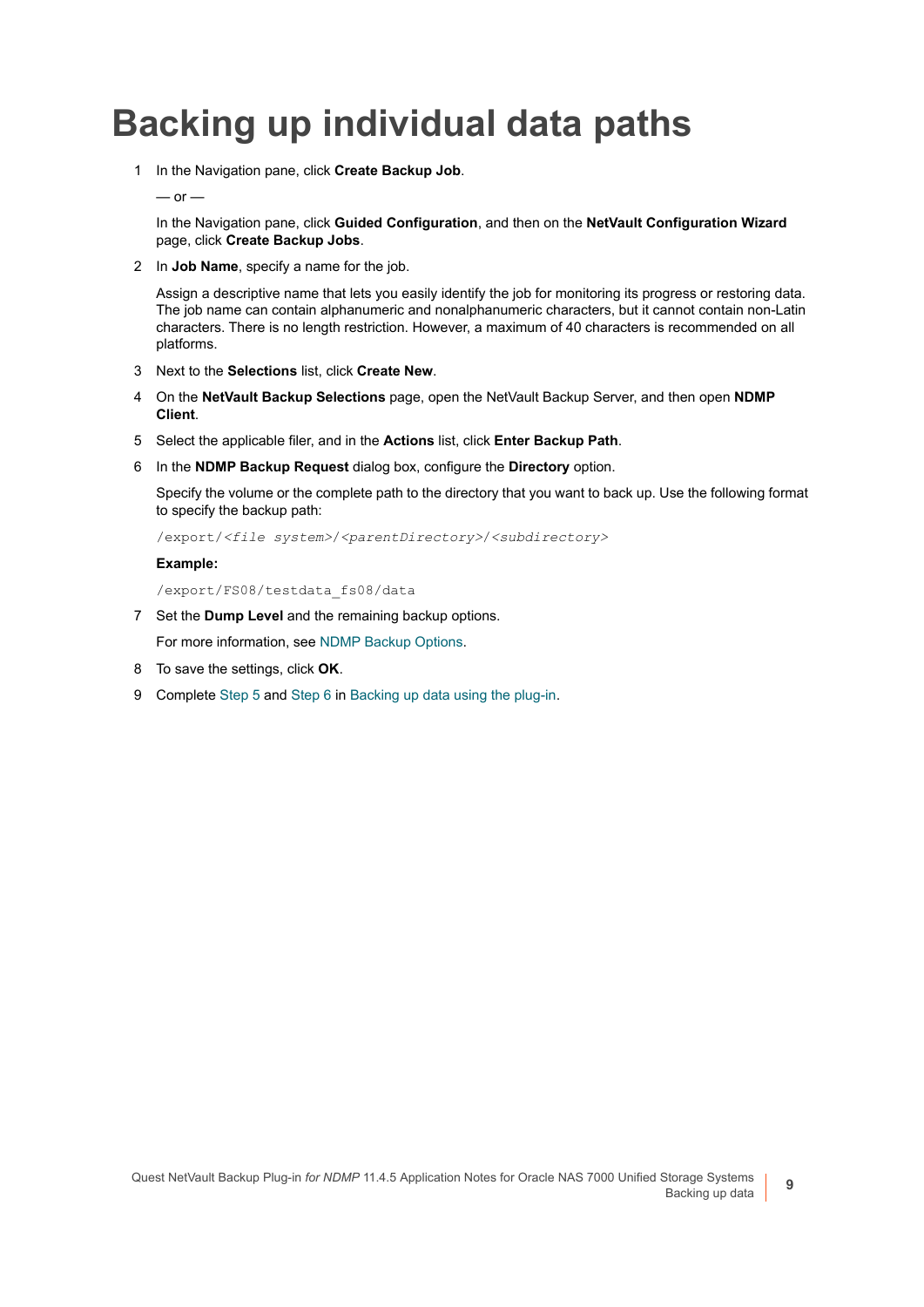## **Restoring data**

- <span id="page-9-0"></span>**•** [Restoring data using the plug-in](#page-9-1)
- **•** [Restoring Incremental Backups](#page-11-0)
- **•** [Renaming or relocating data](#page-12-0)
- **•** [Restoring data to an alternate filer](#page-12-1)
- **•** [Searching for files in savesets](#page-13-0)
- **•** [Viewing media list](#page-13-1)

### <span id="page-9-1"></span>**Restoring data using the plug-in**

<span id="page-9-2"></span>1 In the Navigation pane, click **Create Restore Job**.

On the **Create Restore Job — Choose Saveset** page, the saveset table provides a list of available savesets.

The table shows the saveset name (Job Title and Saveset ID), creation date and time, saveset size, and saveset status. The saveset status is indicated using the following icons.

| <b>Icon</b> | <b>Description</b>                                      |
|-------------|---------------------------------------------------------|
|             | Saveset is online (all segments are online).            |
|             | Saveset is partially online (some segments are online). |
|             | Saveset is offline (all segments are offline).          |

The saveset list is sorted by creation date (newest to oldest). You can sort the list by one or more columns, as required. The arrowhead next to the column name indicates the sort order.

2 To filter the saveset list, use the following filter options.

| <b>Filter</b>      | <b>Description</b>                                                              |
|--------------------|---------------------------------------------------------------------------------|
| <b>Client</b>      | Displays savesets created for particular clients. The default selection is Any. |
|                    | To use this filter, click the <b>Client</b> box.                                |
|                    | 2 In the Choose Client dialog box, select the clients.                          |
|                    | 3 To close the dialog box, click OK.                                            |
| <b>Plugin Type</b> | Displays savesets created using a particular plug-in. The default selection is  |
|                    | Any.                                                                            |
|                    | To use this filter, click the Plugin Type box.<br>1.                            |
|                    | In the list, select the plug-in.<br>2                                           |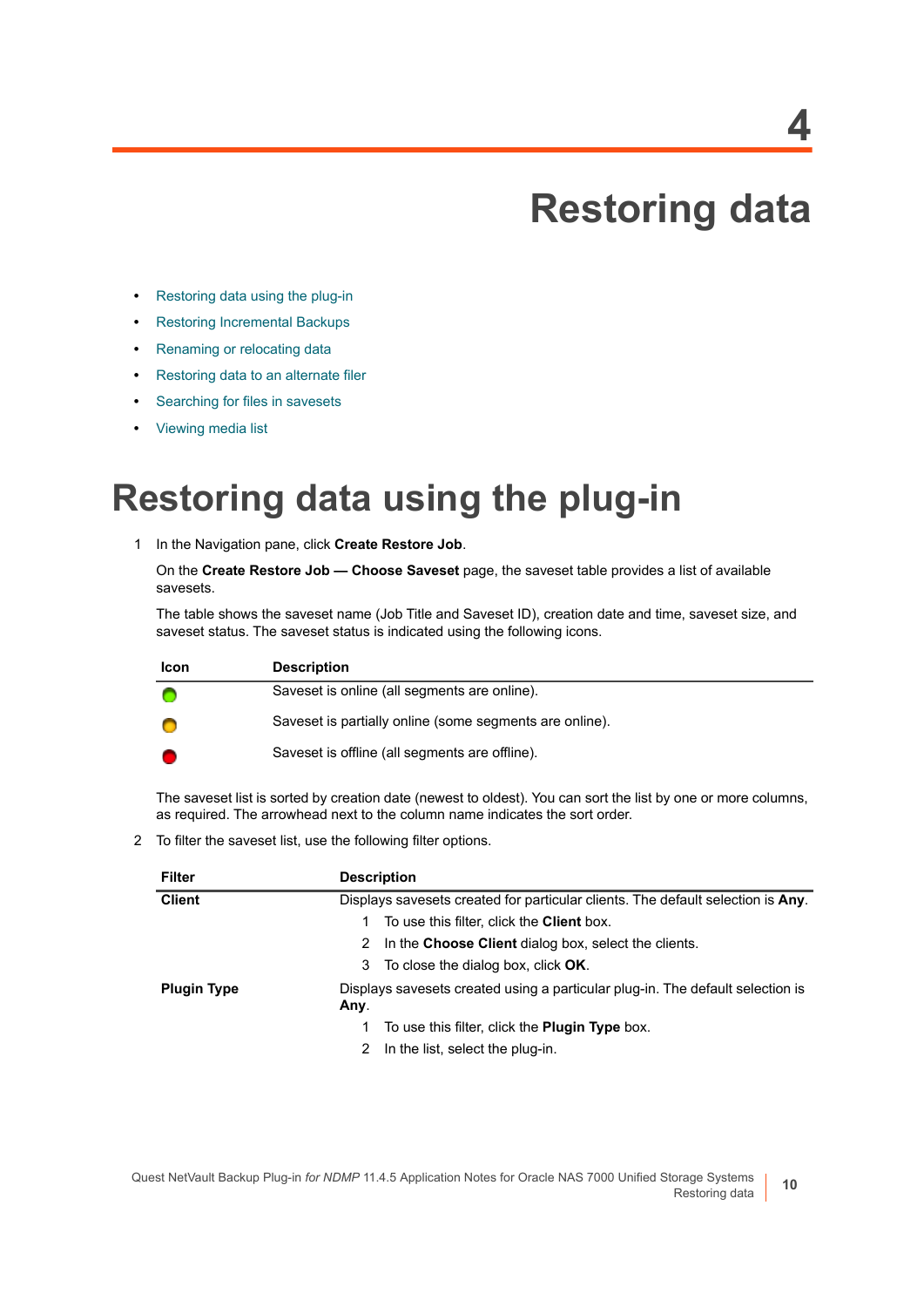| <b>Filter</b> | <b>Description</b>                                                                                    |
|---------------|-------------------------------------------------------------------------------------------------------|
| <b>Date</b>   | Displays savesets created during a specified period. The default selection is<br>Any.                 |
|               | To use this filter, click the <b>Date</b> box.                                                        |
|               | In the list, select the option that you want to use.<br>2                                             |
|               | The available options are Last 24 hours, Last Week, Last Month, Last<br>6 Months, Last Year, and Any. |
| Job           | Displays savesets created for particular jobs. The default selection is Any.                          |
|               | To use this filter, click the <b>Job</b> box.                                                         |
|               | In the Choose Job dialog box, select the jobs.<br>2                                                   |
|               | To close the dialog box, click <b>OK</b> .<br>3                                                       |

3 Select the saveset that you want to use, and click **Next**.

When you select a saveset, the following details are displayed in the **Saveset Information** area: job ID number, job title, tag, server name, client name, plug-in name, saveset date and time, retirement setting, Incremental Backup or not, archive or not, and saveset size.

- <span id="page-10-0"></span>4 On the **Create Selection Set** page, select the data that you want to restore:
	- **▪ Restore entire saveset:** Select the root node.
	- **▪ Restore individual files and directories:** Select the target files and directories in the selections tree. The selections tree can only be browsed if the **Save File Information** option was selected during backup.
	- **i** | NOTE: If you omit child-level items after selecting the parent node, the job fails. To perform selective restores, open the parent node, and select each item that you want to restore.
- <span id="page-10-2"></span><span id="page-10-1"></span>5 Click **Edit Plugin Options**, and configure the following settings.

|  |  | <b>Table 2. Restore options</b> |  |
|--|--|---------------------------------|--|
|--|--|---------------------------------|--|

| <b>Option</b>                        | <b>Description</b>                                                                                                                                                                                                                                                                                                                                                                                                                                                                                                                                                                      |  |
|--------------------------------------|-----------------------------------------------------------------------------------------------------------------------------------------------------------------------------------------------------------------------------------------------------------------------------------------------------------------------------------------------------------------------------------------------------------------------------------------------------------------------------------------------------------------------------------------------------------------------------------------|--|
| <b>NDMP Server</b>                   | This option specifies the target filer name. It is only required when you want<br>to restore data to an alternate filer. By default, it is set to the name of the<br>original filer from which the data was backed up. Do not change the NDMP<br>Server while restoring data to the same filer.                                                                                                                                                                                                                                                                                         |  |
| <b>Direct Access Restore</b><br>Mode | Select the appropriate Direct Access Restore (DAR) mode from the<br>following:                                                                                                                                                                                                                                                                                                                                                                                                                                                                                                          |  |
|                                      | Use Direct Access Restore if Possible: To perform a direct-access<br>$\bullet$<br>restore if the backup was direct and the mover and data server can<br>complete a direct-access restore, select this option. If these<br>conditions are not met, a nondirect-access restore is performed.<br>Use Direct Access Restore by Recovering Individual Files: To<br>$\bullet$<br>restore a directory and its file contents, select this option. When you<br>use this option, empty directories in the saveset are ignored.<br>You must select this option if any item was omitted during data |  |
|                                      | selection; otherwise, the restore job fails.                                                                                                                                                                                                                                                                                                                                                                                                                                                                                                                                            |  |
|                                      | <b>Only Do Direct Access Restore:</b> To force a direct-access restore,<br>$\bullet$<br>select this option. It can be only used if the backup was direct and the<br>mover and data server can complete a direct-access restore;<br>otherwise the restore job fails.                                                                                                                                                                                                                                                                                                                     |  |
|                                      | Never Do Direct Access Restore: To perform a standard nondirect-<br>٠<br>access restore, select this option.                                                                                                                                                                                                                                                                                                                                                                                                                                                                            |  |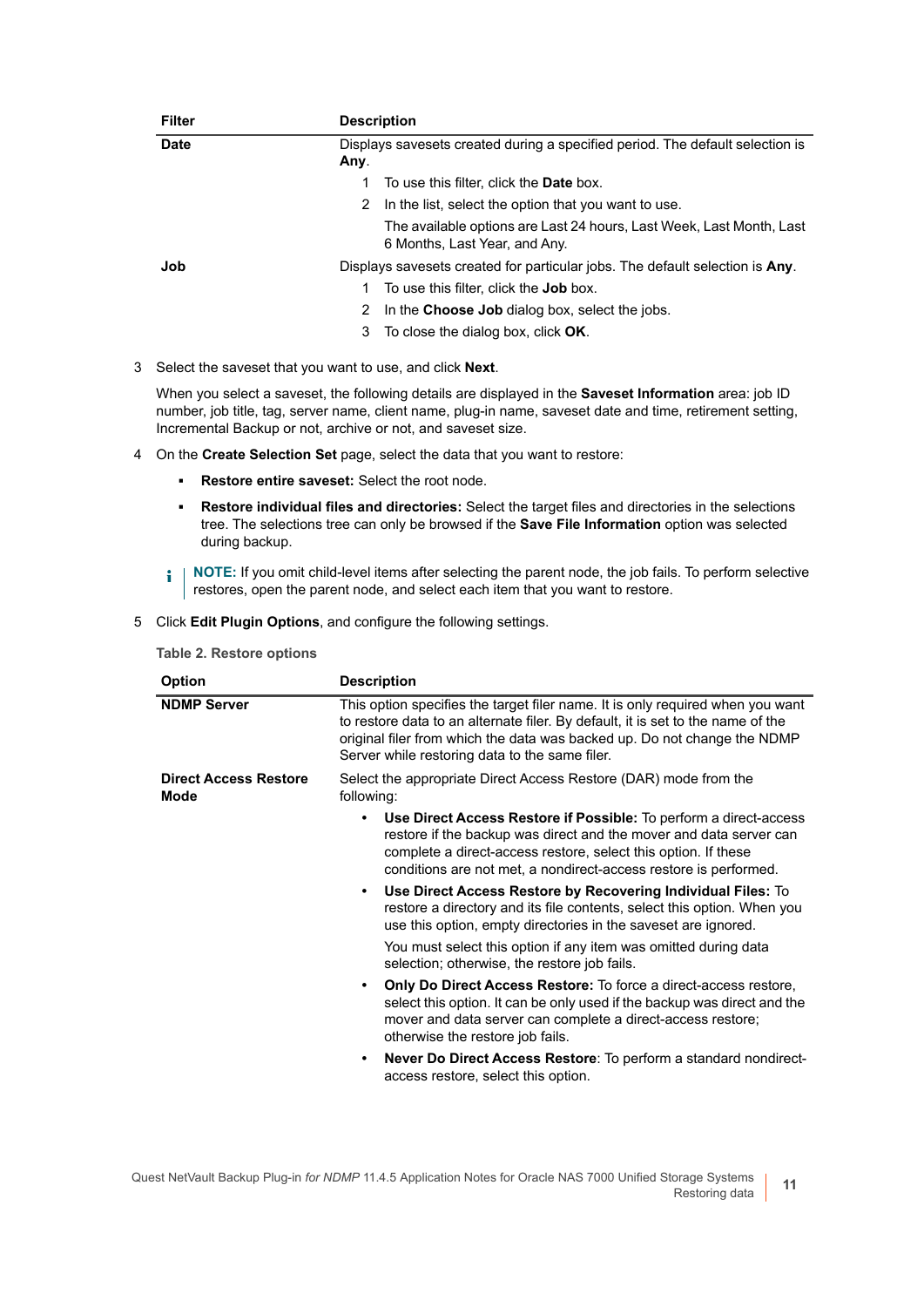- **NOTE:** To restore individual items from a saveset created without the **Save File Information** option, i configure the following additional options:
	- **Restore Path:** Type the full file path to the item that you want to restore.
	- **Rename Path:** To rename or relocate the item during restore, type the new file path and name.

#### **IMPORTANT:**  ÷

- **•** When individual files are selected for DAR, their parent-level directory permissions are not restored.
- **•** When running DAR, NetVault Backup organizes the restore requests into groups of 1024 files at a time. When a restore job consists of more than 1024 total files, multiple restore requests are issued. So, multiple log entries are displayed for the job.
- <span id="page-11-2"></span>6 To save the settings, click **OK**, and then click **Next**.
- 7 In **Job Name**, specify a name for the job.

Assign a descriptive name that lets you easily identify the job for monitoring its progress. The job name can contain alphanumeric and nonalphanumeric characters, but it cannot include non-English characters. There is no length restriction. However, a maximum of 40 characters is recommended on all platforms

In the **Target Client** list, the client from which data was backed up is selected by default. Do *not* change this setting.

8 Select or create the Schedule Set, Restore Source Set, and Advanced Options Set.

For more information about these sets, see the *Quest NetVault Backup Administrator's Guide*.

<span id="page-11-1"></span>9 To submit the job for scheduling, click **Submit**.

You can monitor the job progress from the **Job Status** page and view the logs from the **View Logs** page. For more information about these functions, see the *Quest NetVault Backup Administrator's Guide*.

### <span id="page-11-0"></span>**Restoring Incremental Backups**

The incremental restores build on each other. To restore an Incremental Backup, you must have all the backups from Level-0 through the last backup in the backup sequence that you want to restore.

1 Restore the Full or Level 0 Backup.

For more information, see [Restoring data using the plug-in](#page-9-1).

2 Restore each Incremental Backup in the backup sequence, starting with the lowest-level backup and going to the last backup that you want to restore (that is, in the same order in which they were created).

For each dump level, follow the steps outlined in [Restoring data using the plug-in.](#page-9-1)

**IMPORTANT:** All NDMP backups are effectively snapshots of the volume. When you restore a dump backup in an increment series, it restores all the data in the saveset. At the same time, it deletes the files present on the filer, but not available in that saveset. Thus, it reconstructs the subtree as it was at the time of backup.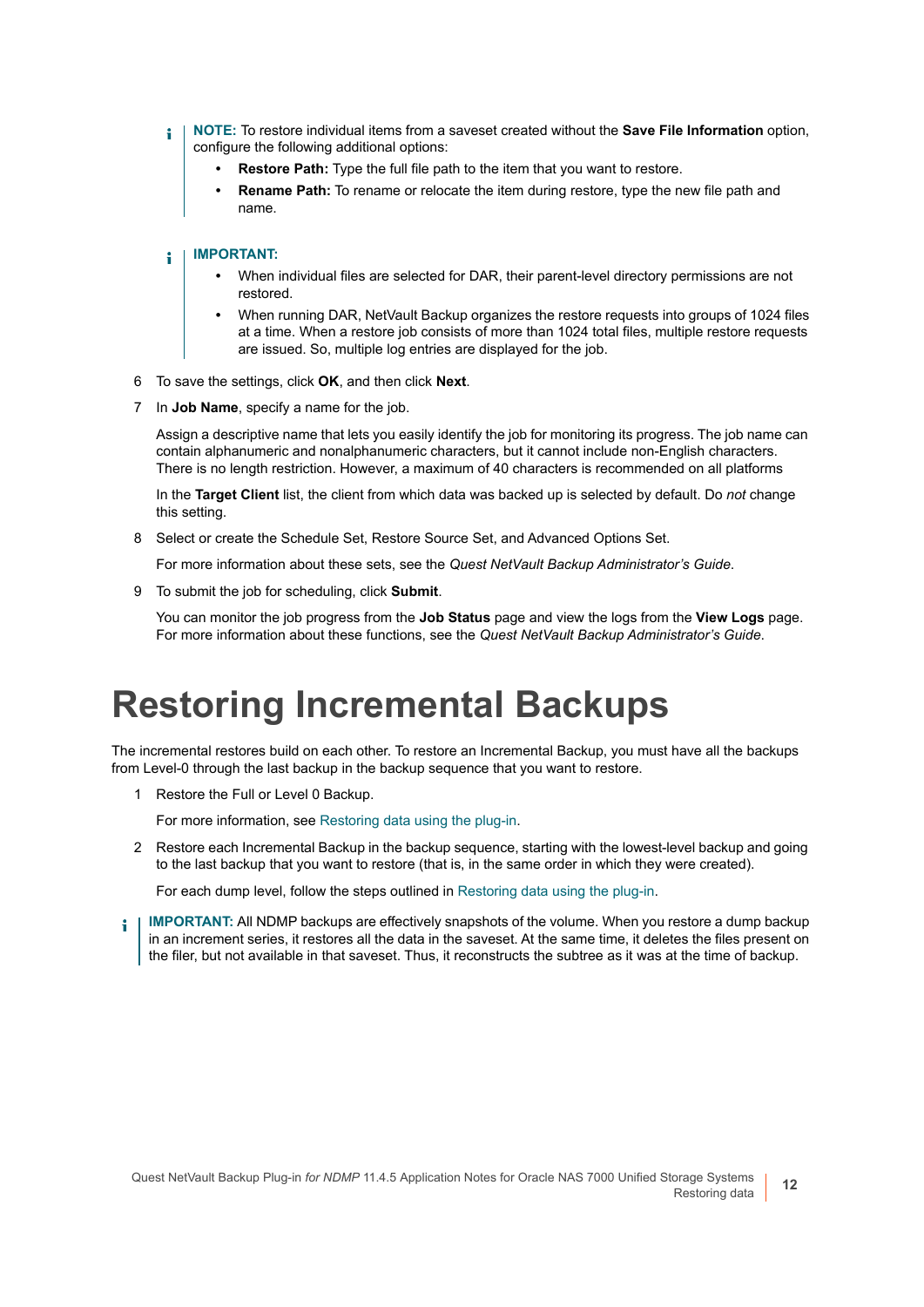## <span id="page-12-0"></span>**Renaming or relocating data**

When restoring a backup, you can rename the directories to create a copy of the data instead of overwriting of the existing versions. You can also relocate the data to a different volume. This procedure can be useful if the original volume is down or if you are dealing with limited bandwidth or capacity.

**i** | NOTE: This feature is only available to savesets that were created with the **Save File Information** option.

#### *To rename or relocate data during restore:*

- 1 Complete [Step 1](#page-9-2) through [Step 4](#page-10-0) in [Restoring data using the plug-in](#page-9-1)
- <span id="page-12-4"></span>2 Select the volume that you want to rename, and in the **Actions** list, click **Rename**.
- <span id="page-12-5"></span>3 In the **Restore Rename** dialog box, provide the following information.
	- **▪** To rename a file or directory, type the new name.
	- **▪** To relocate the item to a different volume, type the volume name. You can also rename while relocating by specifying a new path. The volume to which you are relocating must exist.
- 4 To close the dialog box, click **OK**.

After you close the dialog box, the plug-in updates the corresponding node in the selections tree to display the new name and location for the file or directory.

5 Complete [Step 5](#page-10-1) through [Step 9](#page-11-1) in [Restoring data using the plug-in](#page-9-1).

### <span id="page-12-1"></span>**Restoring data to an alternate filer**

To relocate a backup to an alternate filer, use the following procedure. This procedure can be useful during a server migration or disaster recovery operation.

### <span id="page-12-2"></span>**Prerequisites**

Before you start the restore procedure, add the target filer to the plug-in. For more information, see the *Quest NetVault Backup Plug-in for NDMP User's Guide*.

### <span id="page-12-3"></span>**Restore procedure**

- 1 Complete [Step 1](#page-9-2) through [Step 4](#page-10-0) in [Restoring data using the plug-in](#page-9-1).
- 2 To rename or relocate data during restore, complete [Step 2](#page-12-4) and [Step 3](#page-12-5) in [Renaming or relocating data.](#page-12-0)
- 3 Click **Edit Plugin Options**, and in the **NDMP Server box**, type the name of the target filer.
- 4 Select the appropriate DAR method.

For more information about the available options, see [Restore options](#page-10-2).

5 Complete [Step 6](#page-11-2) through [Step 9](#page-11-1) in [Restoring data using the plug-in](#page-9-1).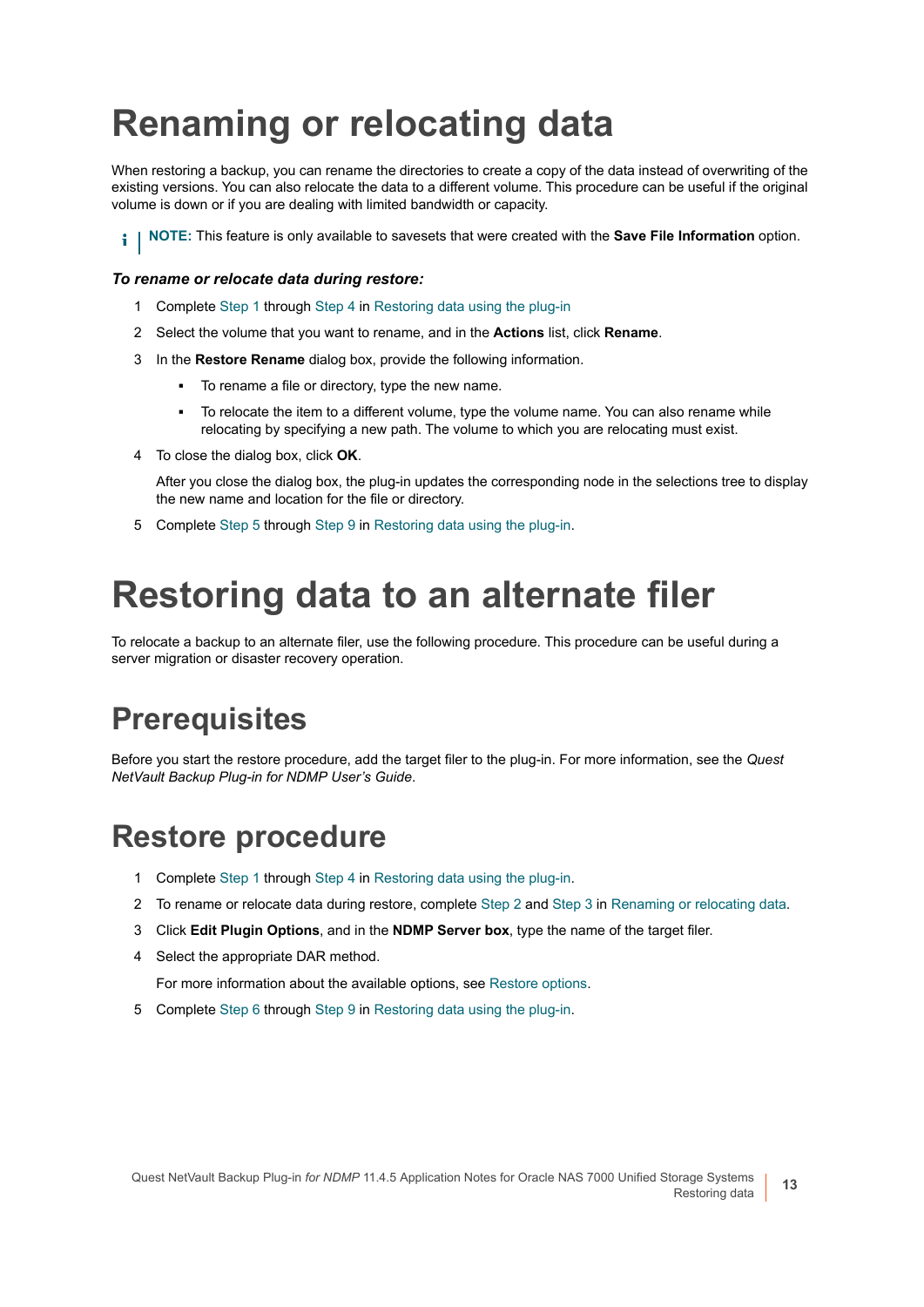# <span id="page-13-0"></span>**Searching for files in savesets**

The **Search** option on the **Create Restore Job — Choose Saveset** page allows you to find specific files or data items without opening any savesets or browsing through their contents. You can use filenames or regular expressions to find the data items that you want to restore.

- 1 On the **Create Restore Job Choose Saveset** page, click **Search**.
- 2 In the **Search for files in savesets** dialog box, configure the following options:
	- **Search String:** Type the search string.
	- **▪ Regular expression search:** To use POSIX (Portable Operating System Interface for Unix) regular expressions in the **Search String** box, select this check box.
	- **▪ Case sensitive:** To perform a case-sensitive search, select this check box.
- 3 Click **Search**. On the **Search Results** page, you can view the savesets that contain the specified files or data items.
- 4 Select the items you want to restore. You can only restore items from one saveset. Click **Next**.
- 5 Complete [Step 5](#page-10-1) through [Step 9](#page-11-1) in [Restoring data using the plug-in](#page-9-1).

## <span id="page-13-1"></span>**Viewing media list**

The **Media List** option on the **Create Restore Job — Choose Saveset** page lets you view information about the media items used to store a backup. You can view details about the data segments and index segments for a backup.

- 1 On the **Create Restore Job Choose Saveset** page, select the applicable saveset.
- 2 In the **Saveset Information** area, click **Media List**.

In the dialog box that is displayed, you can view the following details:

- **▪ Backup size:** This area shows the total size of the saveset in number of bytes
- **Data segment table:** This table shows information about the media items that contain the data segments. You can view the following details: media label, media group label, stream ID, starting byte number, ending byte number, and media location
- **Index segment table:** This table shows information about the media items that contain the index segments. You can view the media label and media location.
- 3 To close the dialog box, click **Close**.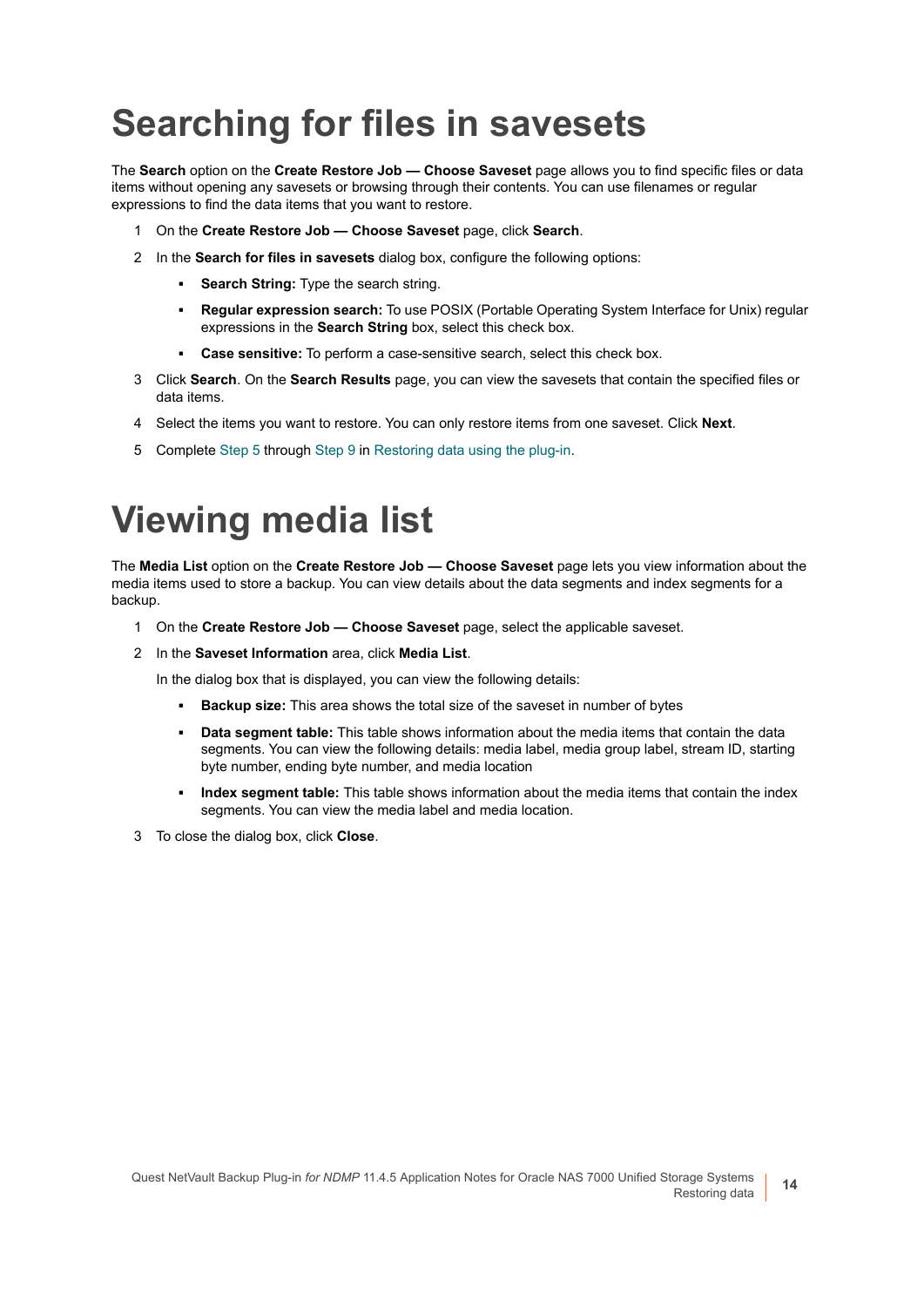**A**

# **Troubleshooting**

<span id="page-14-0"></span>**•** [Common errors](#page-14-1)

### <span id="page-14-1"></span>**Common errors**

The following is a list of some common errors and their solution.

**Table 3. Troubleshooting**

| <b>Description</b>                                                                                                                     | Symptom                                                                                                                                        | <b>Solution</b>                                                                                                                                                                                                                                                                                                                                                                                                                                                       |
|----------------------------------------------------------------------------------------------------------------------------------------|------------------------------------------------------------------------------------------------------------------------------------------------|-----------------------------------------------------------------------------------------------------------------------------------------------------------------------------------------------------------------------------------------------------------------------------------------------------------------------------------------------------------------------------------------------------------------------------------------------------------------------|
| The NetVault Backup Service fails to<br>start on a Windows-based NetVault<br>Backup Server.                                            | <b>Check the Windows Event Viewer</b><br>for the following message:<br>PDT FATAL: lock file<br>"postmaster.pid" already exists                 | NetVault Backup cannot start if the<br>PostgreSQL database that is used<br>to store the system data does not<br>start.<br>To correct this issue, delete the<br>"postmaster.pid" file from the<br>location referenced in the log and<br>restart the NetVault Backup Server.                                                                                                                                                                                            |
| After restarting the machine, the<br>NetVault Backup Service sometimes<br>fails to start on a Windows-based<br>NetVault Backup Server. | <b>Check the Windows Event Viewer</b><br>for the following message:<br>FATAL: could not create any TCP/IP<br>sockets " for a PostgreSQL source | NetVault Backup cannot start if the<br>PostgreSQL database that is used<br>to store the system data does not<br>start.<br>To correct this issue, start the Task<br>Manager, and click Show<br>processes from all users. You can<br>see multiple instances of<br>postgres32.exe running on the<br>system. To remove all instances of<br>postgres32.exe, select any<br>instance of this process, and click<br><b>End Process. Start the NetVault</b><br>Backup Service. |
| The NetVault Backup Service starts,<br>and then stops immediately on a<br>Linux-based machine.                                         | No error messages are displayed.                                                                                                               | This issue can occur if the Postgres<br>service cannot resolve the host<br>name <b>localhost</b> , and fails to start.<br>Check the /etc/hosts file, and if the<br>file does not contain an entry for<br>localhost, add the entry.                                                                                                                                                                                                                                    |